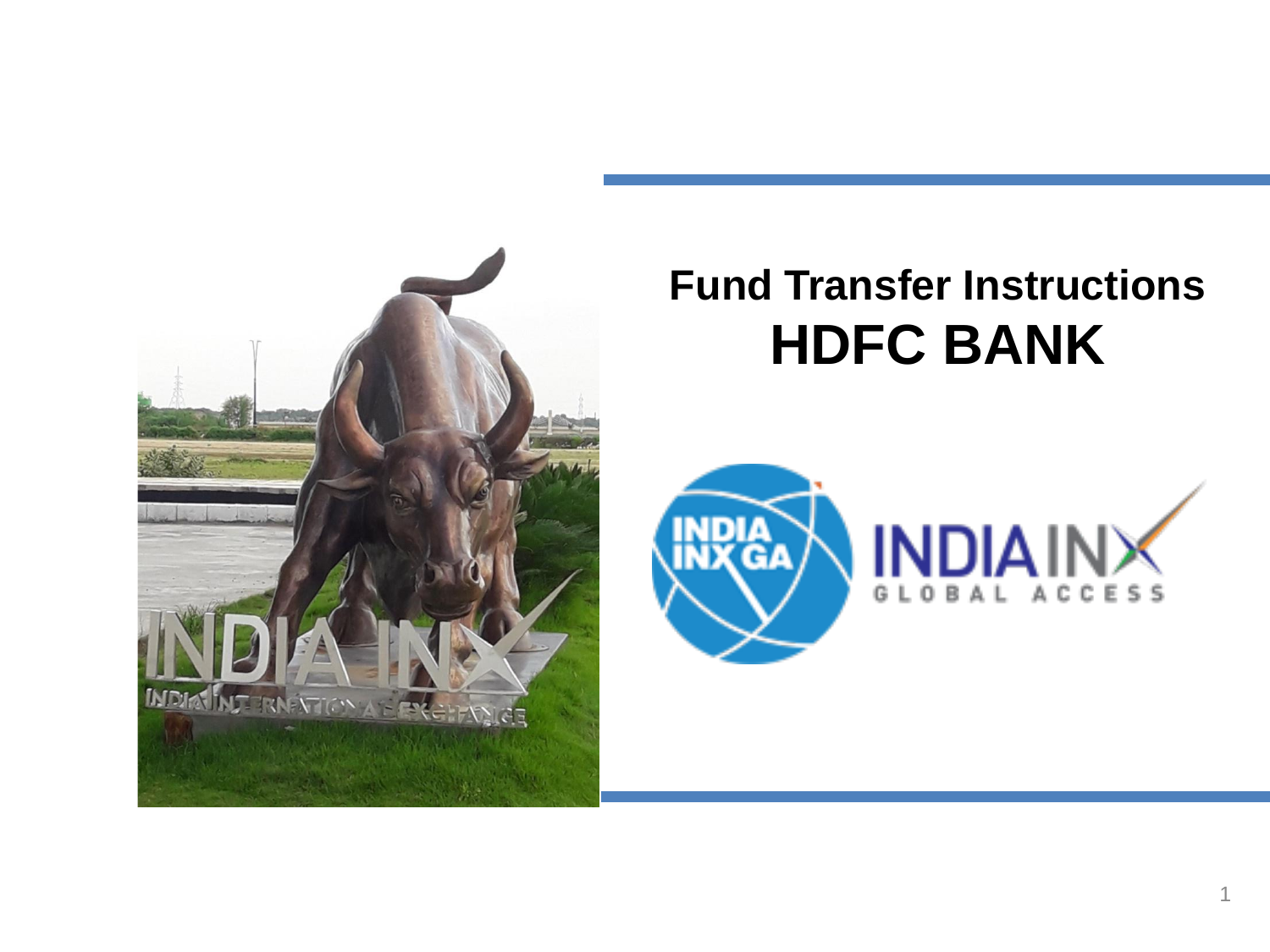**Step 1: After account opening process completed, Click on 'Fund Your Account'. OR Login with your credentials and click on 'Deposits' / 'Transfer Funds'**

| S&P 500 4568.30 V-1.87%          | NASDAQ Comp C15537.69 |       |         | RUSSELL 1000 2546.40 ▼ -1.94% | $\cdots$                                                                                  |         |                                                       | Help $\bullet$   $\bullet$ |
|----------------------------------|-----------------------|-------|---------|-------------------------------|-------------------------------------------------------------------------------------------|---------|-------------------------------------------------------|----------------------------|
| INDIAINX<br>殿                    | Symbol or Site Search |       |         |                               |                                                                                           |         | Q                                                     | <b>Trade</b>               |
| Portfolio<br>Home                | Watchlist             | Trade | Markets | Discover                      | PortfolioAnalyst                                                                          | Reports | Transfer & Pay                                        |                            |
| <b>Your Portfolio</b>            | As of $ \mathcal{C}$  |       |         |                               | Your data is not available at this time If this problem persists, contact Client Services |         | Transaction Status & History<br><b>Transfer Funds</b> | Ø                          |
| Account<br>U7720137              |                       |       |         |                               |                                                                                           |         | <b>Transfer Positions</b>                             |                            |
| Settled Cash                     |                       |       |         |                               |                                                                                           |         | Saved Information                                     |                            |
| <b>Buying Power</b>              | -                     |       |         |                               |                                                                                           |         | Direct Deposit/Debit                                  |                            |
| Dividends<br>Withdraw<br>Deposit | More                  |       |         |                               |                                                                                           |         |                                                       | $\Omega$                   |

**Add/Edit Widget** 

**Your Dashboard**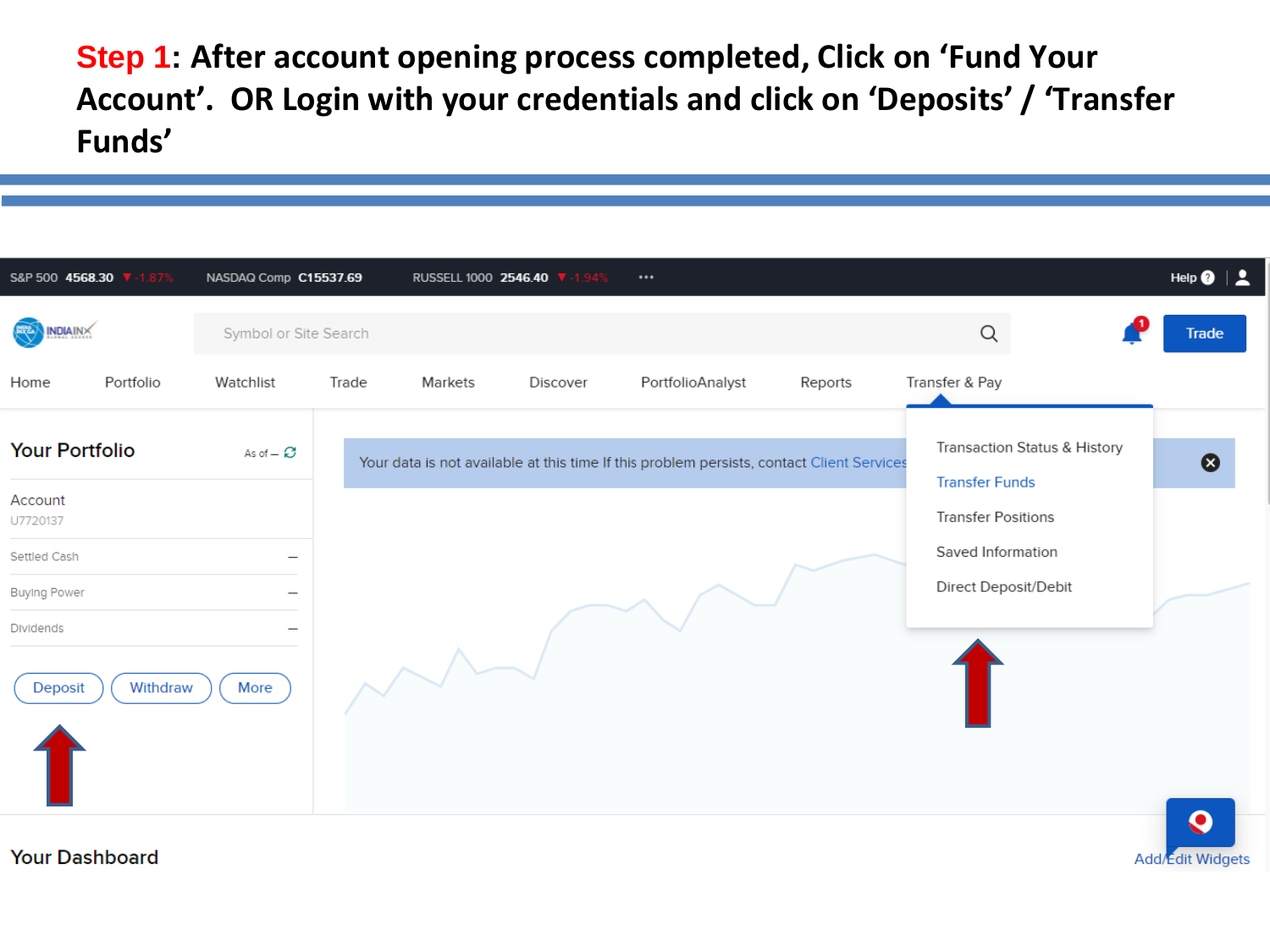## **Step 2: Click on 'Get Instructions' under 'Bank Wire'**

| $\blacksquare$                            | Account Management<br>C<br>ö                                                                                              | $\times$ +                         |                                                                              |                              |                 | https://www.clientam.com/AccountManagement/AmAuthentication?action=FUND_TRANSFERS&type=DEPOSIT                                                                                                              |         | ్త                                                                                                         | ⊕<br>√≣ | Not syncing |                       |
|-------------------------------------------|---------------------------------------------------------------------------------------------------------------------------|------------------------------------|------------------------------------------------------------------------------|------------------------------|-----------------|-------------------------------------------------------------------------------------------------------------------------------------------------------------------------------------------------------------|---------|------------------------------------------------------------------------------------------------------------|---------|-------------|-----------------------|
|                                           | S&P 500 4568.30 ₩-1.87%                                                                                                   | NASDAQ Comp C15537.69              |                                                                              | RUSSELL 1000 2546.40 7-1.94% |                 | $\cdots$                                                                                                                                                                                                    |         |                                                                                                            |         |             | Help $\boldsymbol{0}$ |
| INDIAINX                                  |                                                                                                                           |                                    | Symbol or Site Search                                                        |                              |                 |                                                                                                                                                                                                             |         | Q                                                                                                          |         |             | Trade                 |
| Home                                      | Portfolio                                                                                                                 | Watchlist                          | Trade                                                                        | Markets                      | <b>Discover</b> | PortfolioAnalyst                                                                                                                                                                                            | Reports | Transfer & Pay                                                                                             |         |             |                       |
|                                           |                                                                                                                           |                                    |                                                                              |                              |                 | Select the currency you want to deposit (Methods are based on currency selection.)                                                                                                                          |         | United States Dollar (USD)                                                                                 |         | $\check{ }$ |                       |
|                                           | <b>Bank Wire</b><br>One time setup of a Wire template at your bank to transfer funds from your bank to your IBKR account. |                                    |                                                                              |                              |                 |                                                                                                                                                                                                             |         | <b>Get Instructions</b>                                                                                    |         |             |                       |
|                                           |                                                                                                                           | <b>FASTEST</b><br>More Information | Trade as quickly as one<br>business day or less,<br>determined by your bank. | ❸<br><b>FEES</b>             |                 | Determined by your bank,<br>generally fees do apply.                                                                                                                                                        | 2 STEPS | Step 1: Notify IBKR of each<br>deposit.<br>Step 2: Contact your bank to<br>send wire. No limit on amounts. |         |             |                       |
| <b>Direct ACH Transfer from your Bank</b> |                                                                                                                           |                                    |                                                                              |                              |                 | One-time setup at your bank to link with your IBKR account or ask your employer to deposit your<br>paycheck into your IBKR account. After initial setup, use your login at your bank to initiate transfers. |         | <b>Get Instructions</b>                                                                                    |         |             |                       |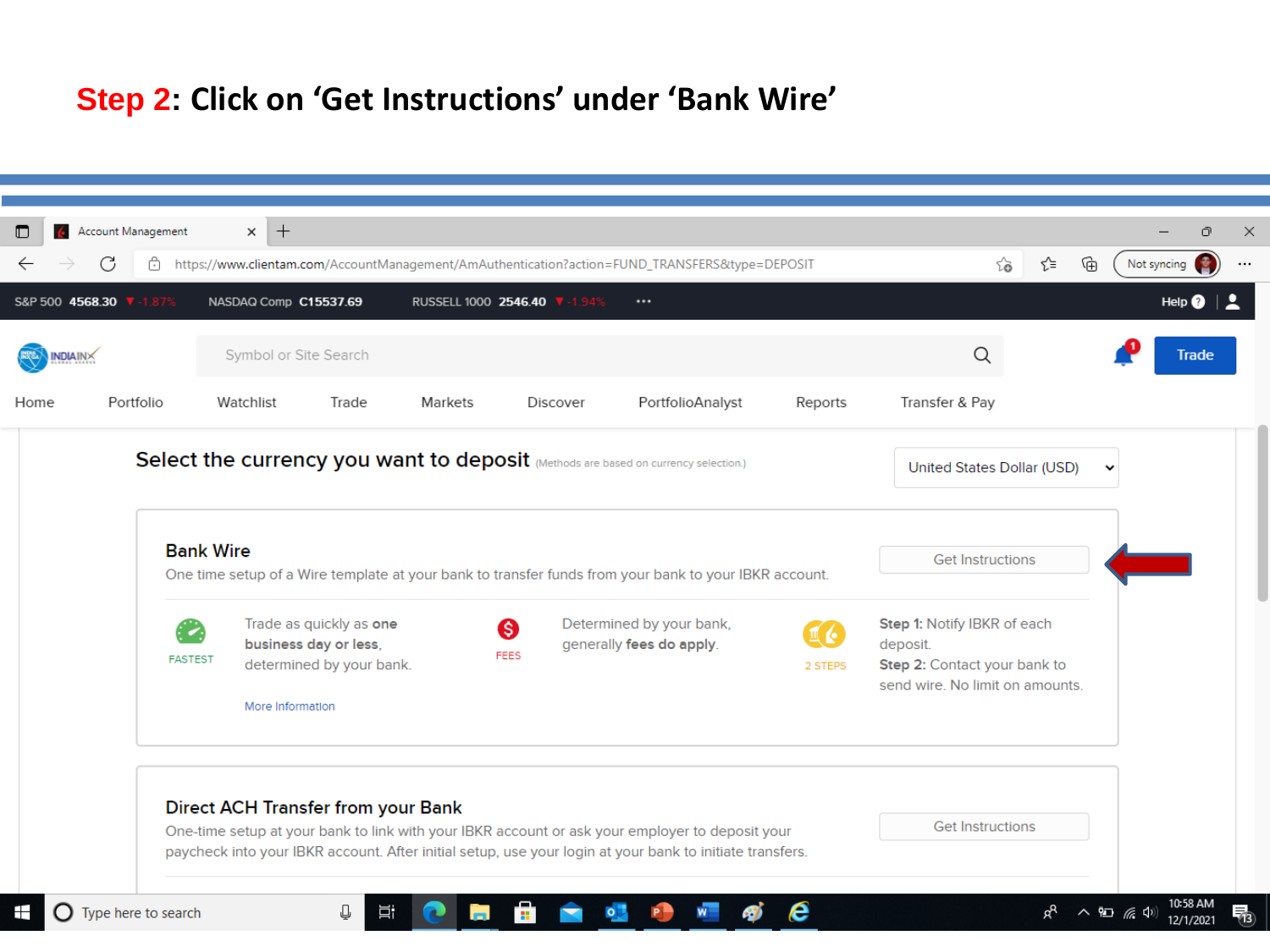### **Step 3: Enter 'Bank Name', 'Account Number' and 'Deposit Amount' values. Click on 'Get Wire Instructions'.**

|      |                                                                                               | Symbol or Site Search                                                                                                                                                                                                           |                                    |                                                                                                                                                                                   |                                         |                        |         | Q                                                               |                 | Trade |
|------|-----------------------------------------------------------------------------------------------|---------------------------------------------------------------------------------------------------------------------------------------------------------------------------------------------------------------------------------|------------------------------------|-----------------------------------------------------------------------------------------------------------------------------------------------------------------------------------|-----------------------------------------|------------------------|---------|-----------------------------------------------------------------|-----------------|-------|
| Home | Portfolio                                                                                     | Watchlist                                                                                                                                                                                                                       | Trade                              | Markets                                                                                                                                                                           | Discover                                | PortfolioAnalyst       | Reports | Transfer & Pay                                                  |                 |       |
|      |                                                                                               | Notify us of your wire to ensure                                                                                                                                                                                                |                                    |                                                                                                                                                                                   |                                         |                        |         | I will be sending the wire from the following bank/institution: |                 |       |
|      |                                                                                               | the proper routing of funds to                                                                                                                                                                                                  |                                    |                                                                                                                                                                                   |                                         | Save Bank Information? | Yes     | <b>No</b>                                                       |                 |       |
|      | your account.<br>Contact your bank to send the<br>wire. Get instructions on the next          |                                                                                                                                                                                                                                 |                                    | Sending Institution<br><b>HDFC BANK</b>                                                                                                                                           |                                         |                        |         |                                                                 |                 |       |
|      |                                                                                               |                                                                                                                                                                                                                                 |                                    |                                                                                                                                                                                   | <b>Account Number</b>                   | Optional               |         |                                                                 |                 |       |
|      | page.                                                                                         |                                                                                                                                                                                                                                 | Account Nickname<br>Wire-HDFC BANK |                                                                                                                                                                                   |                                         |                        |         |                                                                 |                 |       |
|      | <b>ABOUT BANK WIRE DEPOSITS</b><br>Fees: Determined by your bank<br><b>Trading Hold: None</b> |                                                                                                                                                                                                                                 |                                    | While some of the fields above are marked optional, we recommend that you enter them if<br>possible. This helps us match your deposit notification to the actual deposited funds. |                                         |                        |         |                                                                 |                 |       |
|      | Withdrawal Hold: 3 business days<br>Debit Card Hold: 3 business days                          |                                                                                                                                                                                                                                 |                                    |                                                                                                                                                                                   | I will be sending the following amount: |                        |         |                                                                 |                 |       |
|      |                                                                                               |                                                                                                                                                                                                                                 |                                    |                                                                                                                                                                                   |                                         | Deposit Amount         | 1,000   |                                                                 | <b>USD</b><br>⊕ |       |
|      |                                                                                               | . Wire routing varies by currency. It is critical that you<br>provide your bank with accurate information to ensure<br>your deposit is not rejected or converted into another<br>currency. As error handling is subject to bank |                                    |                                                                                                                                                                                   |                                         |                        |         | Make this a recurring transaction?                              |                 |       |
|      |                                                                                               | discretion, we are unable to assume responsibility for<br>Improperly applied instructions.<br>. You are notifying us of your intent to send money to                                                                            |                                    |                                                                                                                                                                                   | <b>Back</b>                             |                        |         | <b>Get Wire Instructions</b>                                    |                 |       |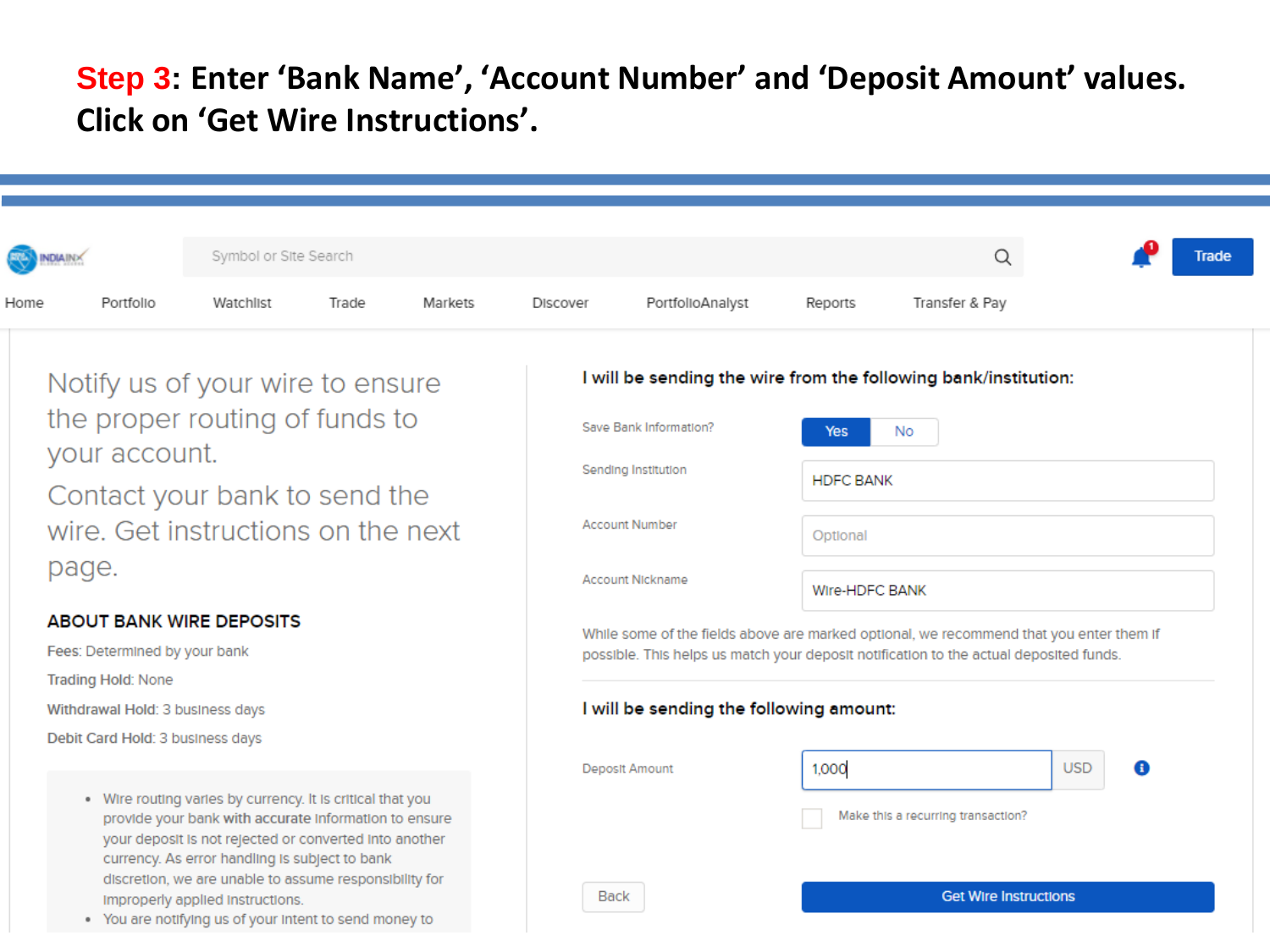**Step 4: You will get the following information like Beneficiary: Interactive Bank: JPMORGAN, account number, swift code etc. This information need to be entered in HDFC Bank net banking portal as one time activity. Click on HDFC Bank link given in portal.**

|                 | S&P 500 4682.12 V-0.41%                                     | NASDAQ Comp 15666.38 7-0.76%                                                                                                                                                                                                |       |                                                                                                      | RUSSELL 1000 2605.20 7-0.48% |                  |                                                                                                                         |                                                                                                                                                                                                                                                        |  |
|-----------------|-------------------------------------------------------------|-----------------------------------------------------------------------------------------------------------------------------------------------------------------------------------------------------------------------------|-------|------------------------------------------------------------------------------------------------------|------------------------------|------------------|-------------------------------------------------------------------------------------------------------------------------|--------------------------------------------------------------------------------------------------------------------------------------------------------------------------------------------------------------------------------------------------------|--|
| <b>INDIAINX</b> |                                                             | Symbol or Site Search                                                                                                                                                                                                       |       |                                                                                                      |                              |                  |                                                                                                                         | Q                                                                                                                                                                                                                                                      |  |
| Home            | Portfolio                                                   | Watchlist                                                                                                                                                                                                                   | Trade | Markets                                                                                              | Discover                     | PortfolioAnalyst | Reports                                                                                                                 | Transfer & Pay                                                                                                                                                                                                                                         |  |
|                 | <b>Bank Wire Instructions</b>                               |                                                                                                                                                                                                                             |       |                                                                                                      |                              |                  |                                                                                                                         |                                                                                                                                                                                                                                                        |  |
|                 |                                                             |                                                                                                                                                                                                                             |       |                                                                                                      |                              |                  |                                                                                                                         |                                                                                                                                                                                                                                                        |  |
|                 | transfer.                                                   | If you bank with one of these banks, please click on the URL to fund your account Kotak Bank,<br>IndusInd Bank, ICICI Bank, HDFC Bank or IDFC First Bank.<br>Provide the following information to your bank to initiate the |       |                                                                                                      |                              |                  | A Notification has been created of<br>your intent to transfer<br>USD 1,000.00 via Wire Deposit into<br>Account U7720137 |                                                                                                                                                                                                                                                        |  |
|                 | via ACH, please click here to access ACH bank instructions. |                                                                                                                                                                                                                             |       | Please note that the below wire instructions can only be used for wire transfers. If you are funding |                              |                  |                                                                                                                         | Request Confirmation: 199947497                                                                                                                                                                                                                        |  |
|                 | Wire Funds to                                               |                                                                                                                                                                                                                             |       | JPMORGAN CHASE BANK, N.A.<br>383 Madison Avenue<br>New York 10017<br><b>United States</b>            |                              |                  |                                                                                                                         | You are notifying us of your intent to send<br>money to your account. Notifications DO<br>NOT move any funds. Follow the<br>Instructions provided to complete the<br>transaction.<br>Notifications expire if funds are not<br>received within 60 days. |  |
|                 | <b>ABA Routing Number</b>                                   |                                                                                                                                                                                                                             |       | 021000021                                                                                            |                              |                  |                                                                                                                         |                                                                                                                                                                                                                                                        |  |
|                 | SWIFT/BIC Code                                              | https://www.hdfcbank.com/personal/pay/money-transfer/remitnow                                                                                                                                                               |       | CHASUS33XXX                                                                                          |                              |                  |                                                                                                                         |                                                                                                                                                                                                                                                        |  |
|                 |                                                             |                                                                                                                                                                                                                             |       |                                                                                                      |                              |                  |                                                                                                                         |                                                                                                                                                                                                                                                        |  |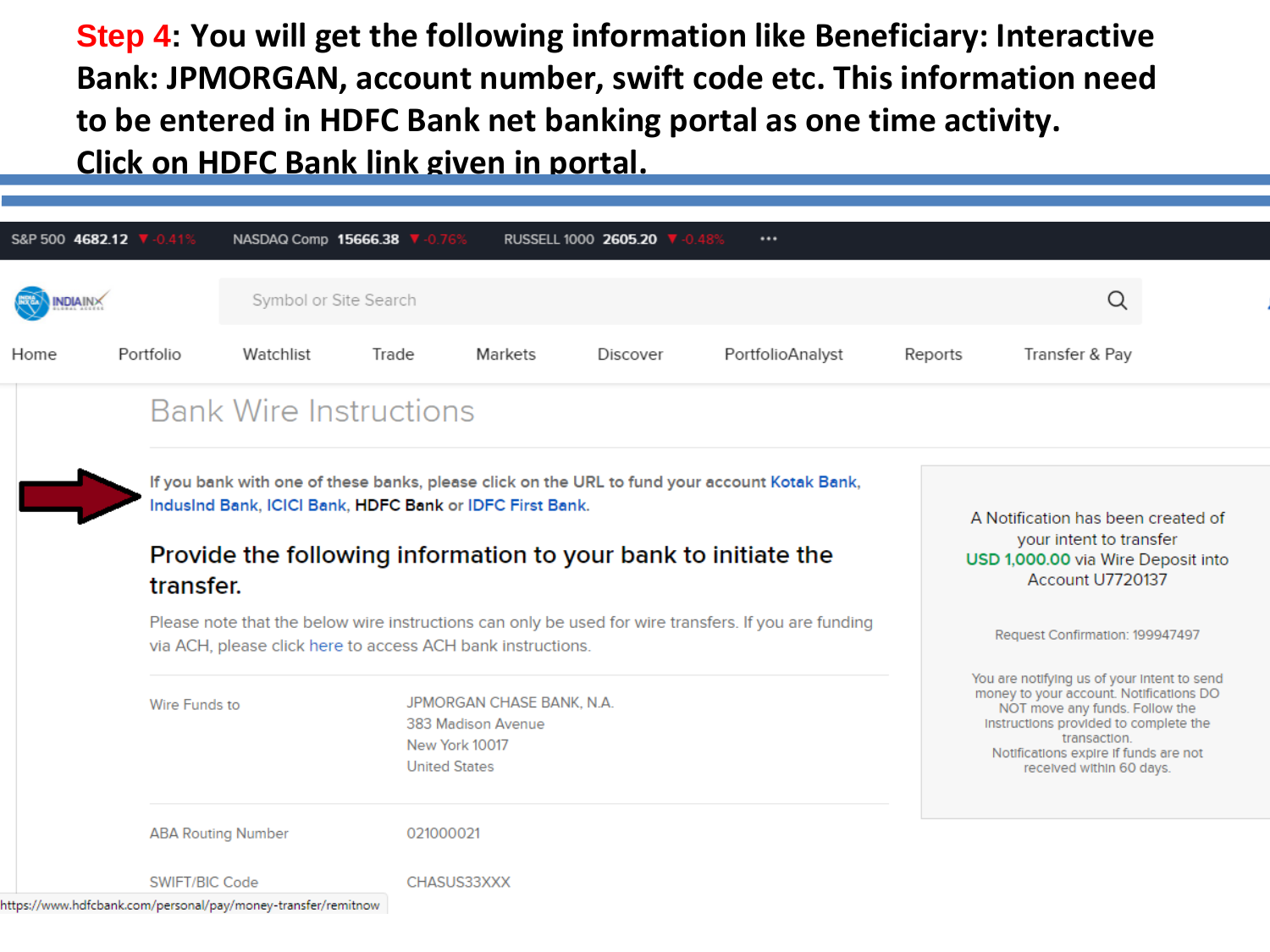### **Step 5: Click on LOGIN.**

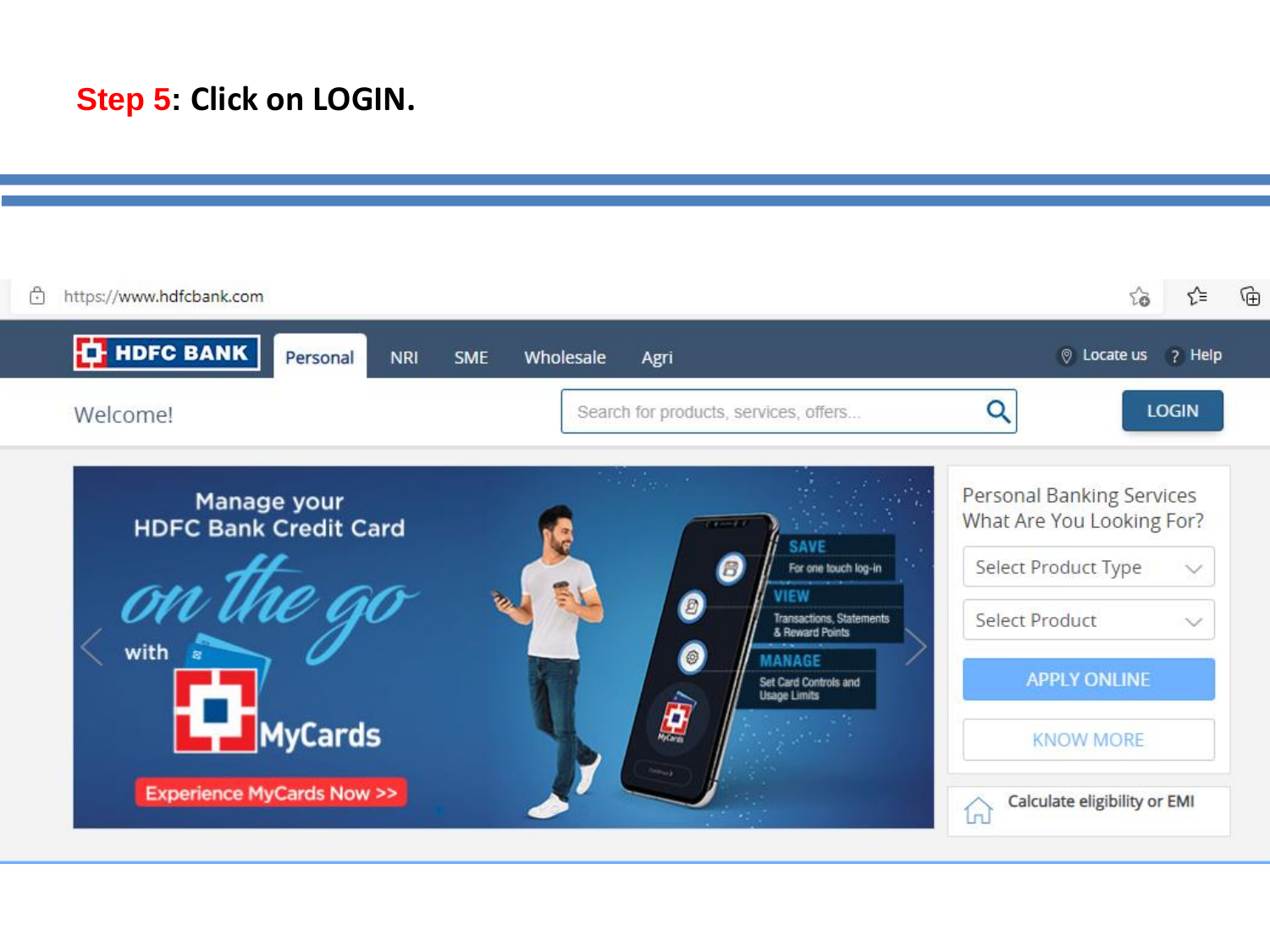### **Step 6: Login with your HDFC Bank net-banking credentials.**

|  |  | https://netbanking.hdfcbank.com/netbanking/?_ga=2.126154381.1678642023.1638337186-1604666966.1634891577 |
|--|--|---------------------------------------------------------------------------------------------------------|
|--|--|---------------------------------------------------------------------------------------------------------|

### **T**HDFC BANK

ど

సం

### Welcome to HDFC Bank NetBanking

| <b>Forgot Customer ID</b><br>powered by Symantec<br><b>CONTINUE</b><br>Your security is of utmost importance.<br>Know More<br>Dear Customer.<br><b>First Time User?</b><br>Welcome to the new login page of HDFC Bank NetBanking.<br>Register Now for a host of convenient features<br>Its lighter look and feel is designed to give you the best possible<br>user experience. Please continue to login using your customer ID<br>and password.<br>We have added a host of new features!<br>Don't have a HDFC Bank Savings Account?<br>You can now do so much more:<br>* Anywhere access through Desktop or mobile<br>Credit Card only? Login here |                      |  |
|----------------------------------------------------------------------------------------------------------------------------------------------------------------------------------------------------------------------------------------------------------------------------------------------------------------------------------------------------------------------------------------------------------------------------------------------------------------------------------------------------------------------------------------------------------------------------------------------------------------------------------------------------|----------------------|--|
|                                                                                                                                                                                                                                                                                                                                                                                                                                                                                                                                                                                                                                                    | Customer ID/ User ID |  |
|                                                                                                                                                                                                                                                                                                                                                                                                                                                                                                                                                                                                                                                    |                      |  |
|                                                                                                                                                                                                                                                                                                                                                                                                                                                                                                                                                                                                                                                    |                      |  |
|                                                                                                                                                                                                                                                                                                                                                                                                                                                                                                                                                                                                                                                    |                      |  |
|                                                                                                                                                                                                                                                                                                                                                                                                                                                                                                                                                                                                                                                    |                      |  |
|                                                                                                                                                                                                                                                                                                                                                                                                                                                                                                                                                                                                                                                    |                      |  |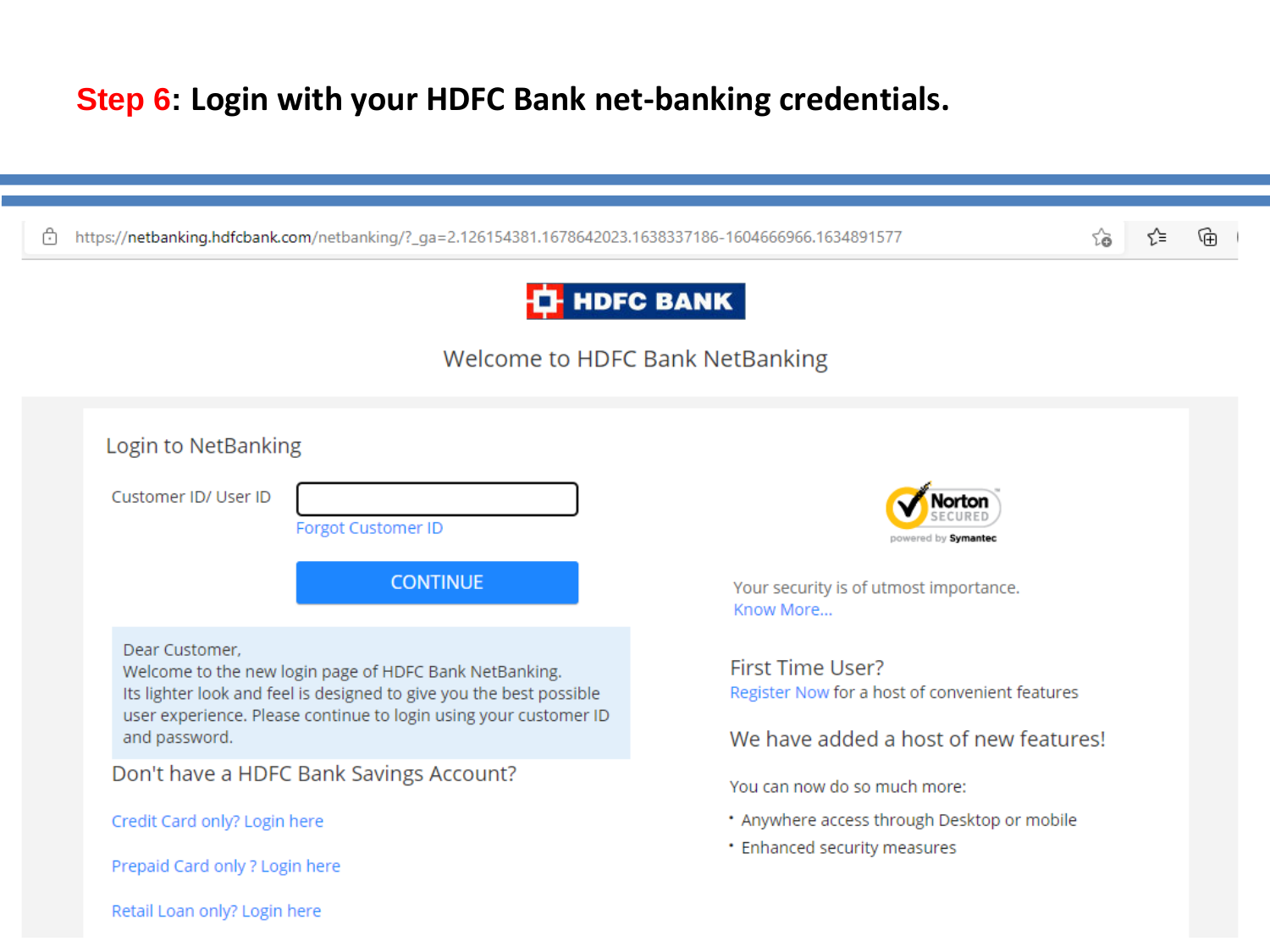**Step 7: After login to HDFC Net-banking and click on Funds Transfer. Under "Request", Click on "Add a Beneficiary" and then click on the "Go button" under "RemitNow"**

|  | C<br>$\leftarrow$<br>A                               | https://netbanking.hdfcbank.com/netbanking/entry                                                                                                                                                                                                                                                |
|--|------------------------------------------------------|-------------------------------------------------------------------------------------------------------------------------------------------------------------------------------------------------------------------------------------------------------------------------------------------------|
|  |                                                      | SmartBuy Personalize User ID Insta Alerts SMS Banking Registration Contact Us                                                                                                                                                                                                                   |
|  | <b>NetBanking</b><br><b>HDFC BANK</b><br>s<br>s<br>C | <b>WELCOME</b><br>Logout<br>Change Password Profile Details<br>Last Log in: Nov 30 2021 11:45 A.M. IST<br><b>Funds Transfer</b><br><b>BillPay &amp; Recharge</b><br><b>Mutual Fund</b><br>Insurance<br><b>Offers</b><br><b>Accounts</b><br>Cards<br><b>Demat</b><br>Loans                       |
|  | <b>Funds Transfer</b>                                | <b>Select Transaction Type</b><br><b>View Demo</b>                                                                                                                                                                                                                                              |
|  | Transact                                             |                                                                                                                                                                                                                                                                                                 |
|  | Enquire                                              | Transfer to other bank<br><b>Transfer to eCMS Account</b><br>Transfer within the bank<br>(Virtual Account)<br>(NEFT/RTGS/IMPS)<br>(Re. 1 Onwards)<br>(Re. 1 Onwards)<br>(Also for Credit Cards Payment)                                                                                         |
|  | Request<br>v                                         | Go<br>Go<br>Go                                                                                                                                                                                                                                                                                  |
|  | Change Image and Message                             | ಕ್ಷ್                                                                                                                                                                                                                                                                                            |
|  | <b>Change Question Answers</b>                       | RemitNow<br>(Foreign Outward Remittance for<br>Resident individuals only )<br><b>Cardless Cash Withdrawal</b>                                                                                                                                                                                   |
|  | Add a Beneficiary                                    | (Upto 25,000 USD equivalent per<br>remittance)<br>Go<br>Go                                                                                                                                                                                                                                      |
|  | View/Delete Standing<br><b>Instructions</b>          | Note:                                                                                                                                                                                                                                                                                           |
|  | Modify TPT Limit                                     | in takes 30 minutes post being added / modified.<br>Beneficiary a<br>To avoid any<br>transfer for newly added Beneficiary account, would request customer to first transfer a nominal amount (Rs 1<br>Infirmation from Beneficiary, to initiate actual fund transfer amount.<br>to $Rs 5$ ) and |
|  | Repatriation of Funds (Add                           | To keep your account secured as per our Bank's policy you are allowed to transfer money up to INR 50,000/- (across all online                                                                                                                                                                   |
|  | Beneficiary)                                         | Copyright HDFC Bank Ltd. Terms and Conditions   Privacy Policy                                                                                                                                                                                                                                  |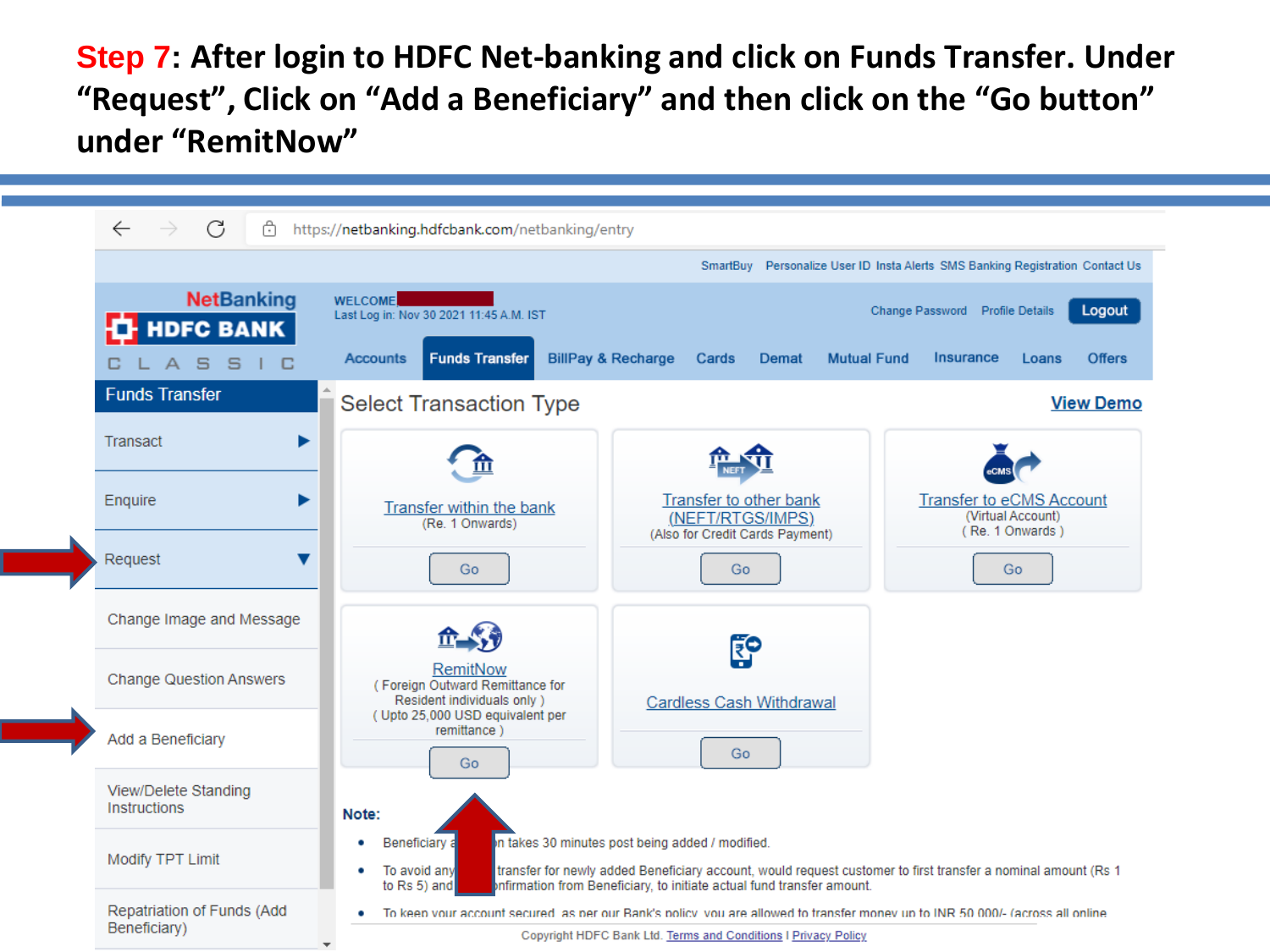**Step 8: Add beneficiary details. Add a beneficiary as per the wire instruction created on INDIA INXGA portal. Kindly note below instructions For beneficiary contact number: 912261289888**

| CLASSIC                                    | <b>Funds Transfer</b><br>Accounts                             | BillPay & Recharge<br>Cards<br><b>Mutual Fund</b><br>Demat | Insura |  |  |  |
|--------------------------------------------|---------------------------------------------------------------|------------------------------------------------------------|--------|--|--|--|
| <b>Funds Transfer</b>                      | Add a Beneficiary - Foreign Outward Remittance                |                                                            |        |  |  |  |
| <b>Transact</b><br>٠                       |                                                               |                                                            |        |  |  |  |
| Enquire                                    | <b>Transaction Type</b>                                       | Foreign Outward Remittance                                 |        |  |  |  |
| Request                                    | *Beneficiary Name                                             | Interactive Brokers LLC                                    |        |  |  |  |
|                                            | *Beneficiary Address                                          | One Pickwick Plaza, Greenwich, Connecticut 0683            |        |  |  |  |
| Change Image and Message                   | *Country                                                      | $(\blacktriangledown)$<br>UNITED STATES                    |        |  |  |  |
| <b>Change Question Answers</b>             | *Currency                                                     | $\mathbf \cdot$<br>USD-US DOLLARS                          |        |  |  |  |
| Add a Beneficiary                          | *Beneficiary Contact Number                                   | 912261289888                                               |        |  |  |  |
| View/Delete Standing<br>Instructions       | *Beneficiary Bank Name                                        | JPMORGAN CHASE BANK                                        |        |  |  |  |
| Modify TPT Limit                           | *Beneficiary Bank Address                                     | 383 Madison Avenue, New York 10017                         |        |  |  |  |
| Repatriation of Funds (Add                 | *Enter Beneficiary Account No                                 |                                                            |        |  |  |  |
| Beneficiary)                               | *Re- Enter Beneficiary Account No                             | 633736902                                                  |        |  |  |  |
| <b>Digital Certificate</b><br>Registration | *Enter SWIFT code of Beneficiary Bank<br>(8 or 11 characters) |                                                            |        |  |  |  |
|                                            | *Re-Enter SWIFT code of Beneficiary<br>Bank                   | CHASUS33XXX                                                |        |  |  |  |
|                                            |                                                               | 021000021                                                  |        |  |  |  |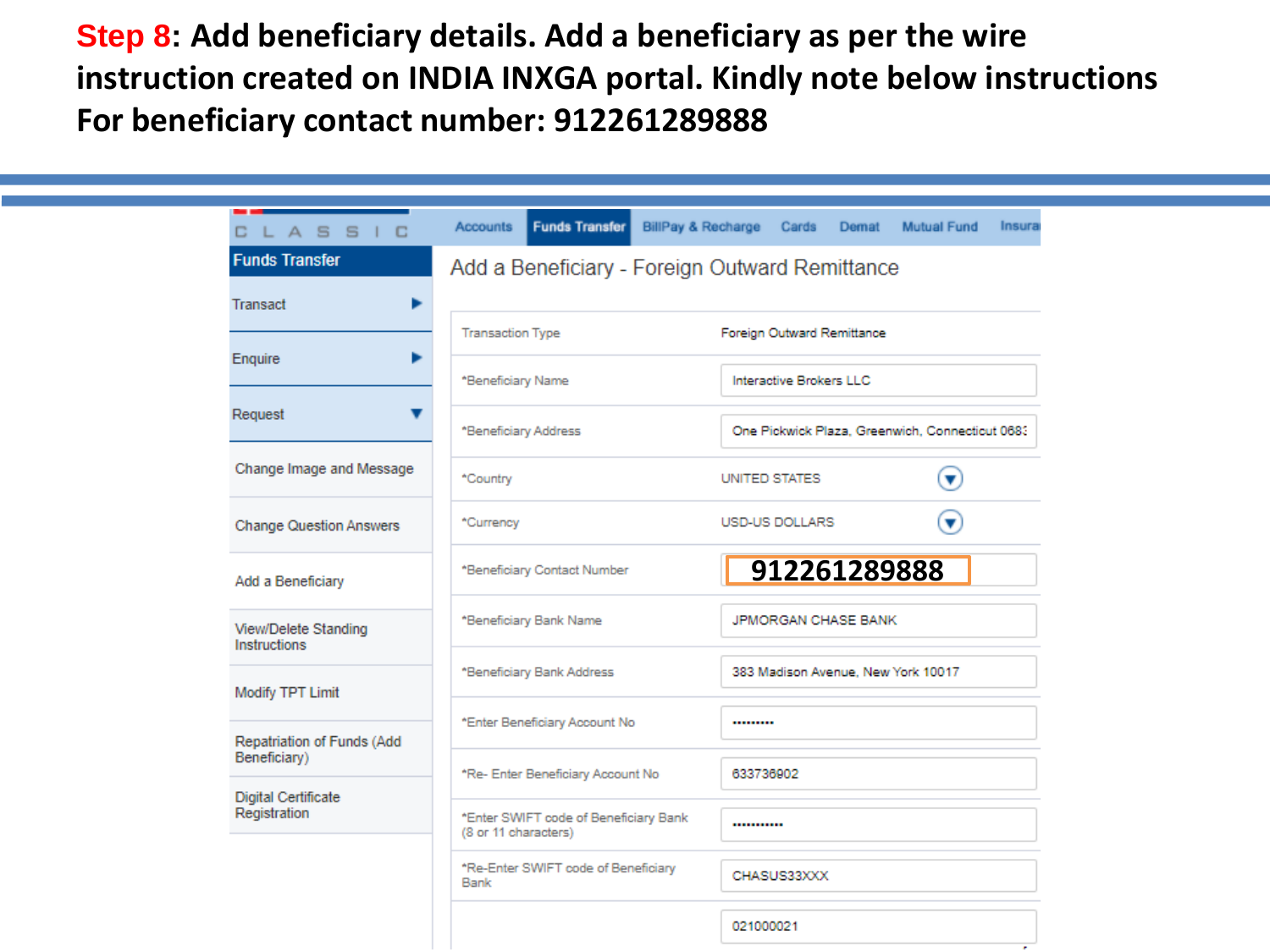### **Step 9: Once Add Beneficiary process completed. You will get following confirmation.**

### Add a Beneficiary - Foreign Outward Remittance - Complete

Congratulations. You have successfully added a new beneficiary and the same will be activated after 30 minutes. You can submit your request for remittance to this beneficiary after activation, subject to the online remittance limits of Bank.

| <b>Transaction Type</b>    | Foreign Outward Remittance                       |
|----------------------------|--------------------------------------------------|
| <b>Beneficiary Name</b>    | Interactive Brokers LLC                          |
| <b>Beneficiary Address</b> | One Pickwick Plaza, Greenwich, Connecticut 06830 |
| Country                    | UNITED STATES                                    |
| Currency                   | <b>USD</b>                                       |
| Beneficiary Contact Number | 0012036187791                                    |
| Beneficiary Bank Name      | JPMORGAN CHASE BANK                              |
| Beneficiary Bank Address   | 383 Madison Avenue, New York 10017 US            |
| Beneficiary Account No     | 633736902                                        |
| SWIFT Code                 | CHASUS33XXX                                      |
| <b>ABA Number</b>          | 021000021                                        |
| CHIP UID                   |                                                  |
| <b>IBAN No</b>             |                                                  |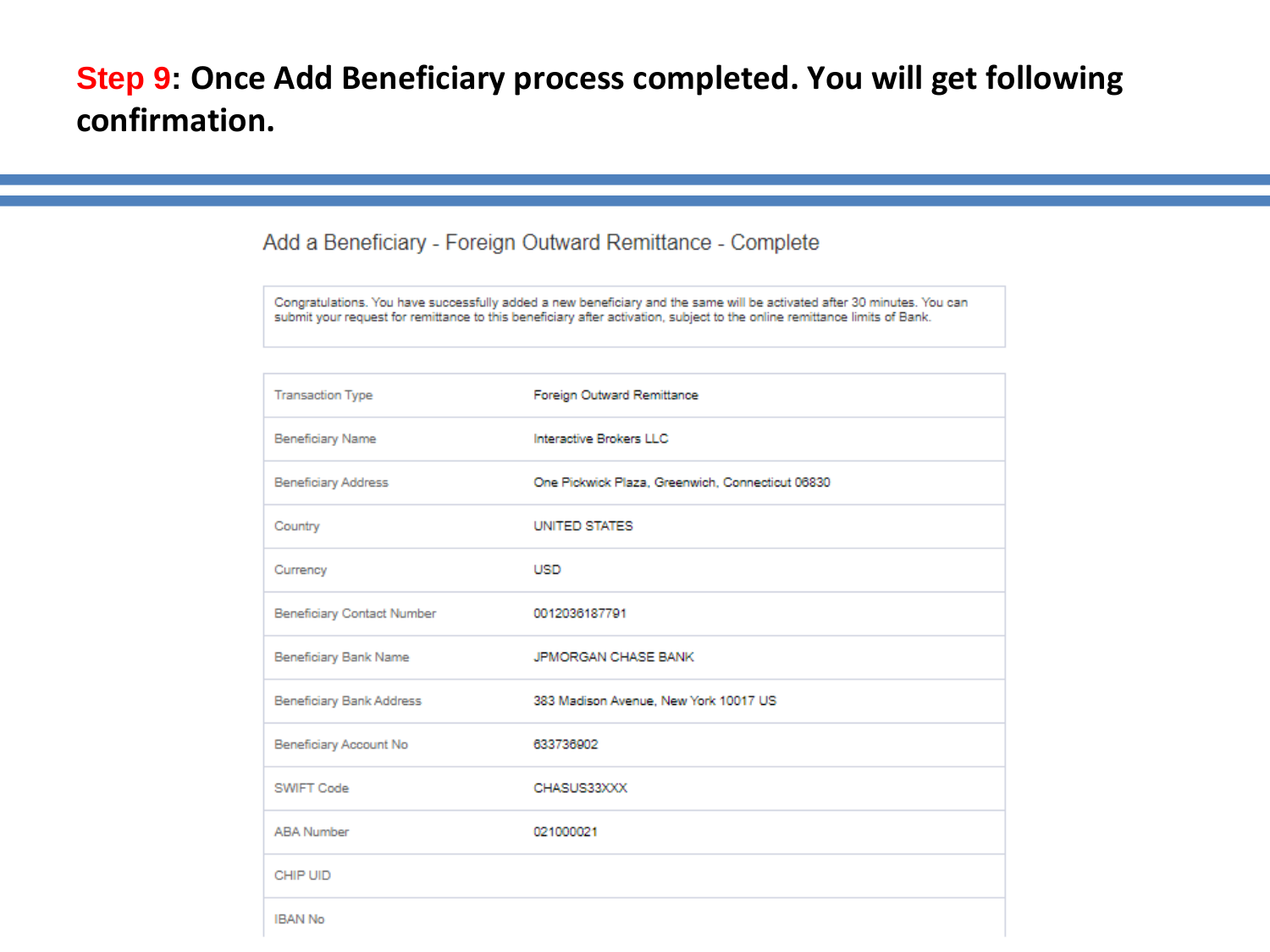### **Step 10: After 45 mins, client needs to re-login and click on 'Funds Transfer'. After that click on the "Go" Button under Remit Now**

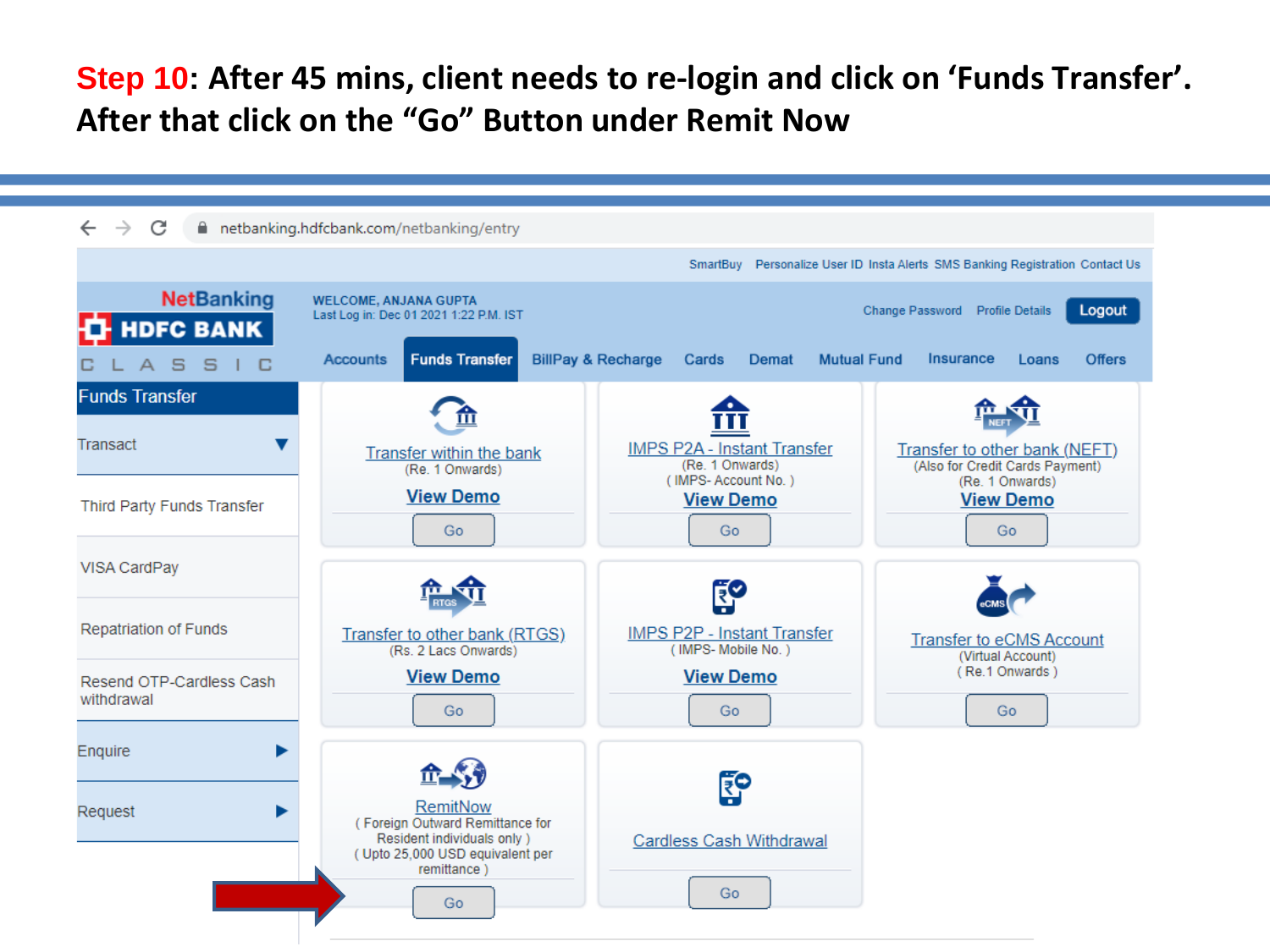**Step 11: Select Beneficiary as "Interactive Brokers LLC" and most of the details will be prefilled.** 

| <b>NetBanking</b><br><b>HDFC BANK</b><br>A 5 5 1 C | WELCOME <b>COMPANY WELCOME</b><br>Last Log in: Dec 01 2021 2:58 P.M. IST<br><b>Funds Transfer</b><br><b>Accounts</b> | <b>BillPay &amp; Recharge</b><br>Cards<br>Demat         | Logout<br>Change Password Profile Details<br><b>Mutual Fund</b><br>Insurance<br><b>Offers</b><br>Loans |
|----------------------------------------------------|----------------------------------------------------------------------------------------------------------------------|---------------------------------------------------------|--------------------------------------------------------------------------------------------------------|
| <b>Funds Transfer</b>                              |                                                                                                                      | Third Party Funds Transfer - Foreign Outward Remittance |                                                                                                        |
| Transact                                           | <b>STEP</b>                                                                                                          | <b>STEP</b>                                             | <b>STEP</b>                                                                                            |
| Enquire                                            | 1<br><b>ENTER DETAILS</b>                                                                                            | $\overline{2}$<br><b>CONFIRM TRANSACTION</b>            | 3<br><b>ACKNOWLEDGEMENT</b>                                                                            |
| Request                                            | <b>From Account</b>                                                                                                  |                                                         | $\overline{\mathbf{v}}$                                                                                |
|                                                    | Beneficiary                                                                                                          | <b>Interactive Brokers LLC</b>                          | $\overline{\textbf{v}}$                                                                                |
|                                                    | <b>Beneficiary Address</b>                                                                                           | One Pickwick Plaza, Greenwich, Connecticut 06830        |                                                                                                        |
|                                                    | Country                                                                                                              | <b>UNITED STATES</b>                                    |                                                                                                        |
|                                                    | Currency                                                                                                             | <b>USD</b>                                              | <b>View Forex Rates</b><br>(Refer the Note at<br>bottom of Page)                                       |
|                                                    | <b>Beneficiary Bank Name</b>                                                                                         | <b>JPMORGAN CHASE BANK</b>                              |                                                                                                        |
|                                                    | and the company of the<br>$\sim$ $\sim$                                                                              | ---------                                               |                                                                                                        |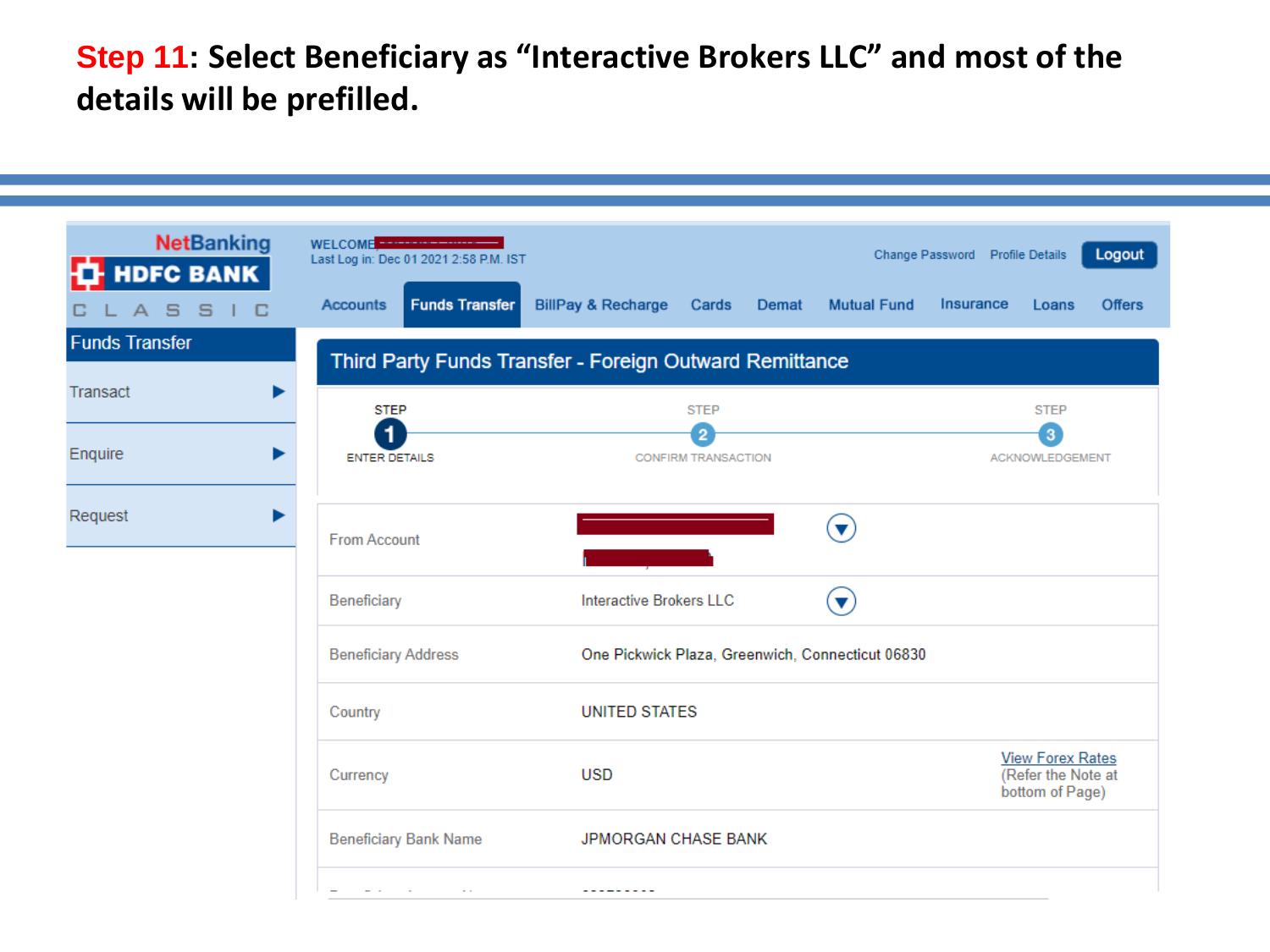**Step 12:PLs note purpose of remittance is " Indian Portfolio investment abroad in equities"**

**Client Should add their INDIA INXGA account number in the "sender to receiver" field which starts with letter U**

| <b>T</b> HDFC BANK    | Last Log in: Dec 01 2021 2:58 P.M. IST              |                                                                                                                                                                                                                                                                                                |                                      |                      | Change Fassword Frome Details |       | Luyuu         |
|-----------------------|-----------------------------------------------------|------------------------------------------------------------------------------------------------------------------------------------------------------------------------------------------------------------------------------------------------------------------------------------------------|--------------------------------------|----------------------|-------------------------------|-------|---------------|
|                       | <b>Funds Transfer</b><br><b>Accounts</b>            | <b>BillPay &amp; Recharge Cards</b>                                                                                                                                                                                                                                                            | Demat                                | <b>Mutual Fund</b>   | Insurance                     | Loans | <b>Offers</b> |
| <b>Funds Transfer</b> | <b>Mode of Remittance</b>                           | <b>SWIFT-Wire Transfer</b>                                                                                                                                                                                                                                                                     |                                      | $\blacktriangledown$ |                               |       |               |
| Transact              | <b>Purpose of Remittance</b>                        |                                                                                                                                                                                                                                                                                                | Indian Portfolio Investment Abroad - | v                    |                               |       |               |
| Enquire<br>▶          | Source of Funds                                     | Own Funds                                                                                                                                                                                                                                                                                      |                                      |                      |                               |       |               |
| Request<br>▶          |                                                     | Email your 12 month statement or latest IT assesment order or returns filed with Income Tax authorities, to<br>RemitNow@hdfcbank.com within 24hrs after submitting the request.<br>This is needed only if the selected HDFC Bank account is less than 1 year old. Click Here for more details. |                                      |                      |                               |       |               |
|                       | ▽<br>Scheme (LRS)                                   | I accept and agree to self declare the conditions under the capital account transactions under Liberalised Remittance                                                                                                                                                                          |                                      |                      |                               |       |               |
|                       | <b>Receive Confirmation</b>                         | On the Email Id                                                                                                                                                                                                                                                                                |                                      |                      |                               |       |               |
|                       | *Email ID                                           |                                                                                                                                                                                                                                                                                                |                                      |                      |                               |       |               |
|                       | <b>Correspondent Bank Charges to</b><br>be borne by | Self                                                                                                                                                                                                                                                                                           |                                      |                      |                               |       |               |
|                       | *Sender to Receiver Info                            | U77                                                                                                                                                                                                                                                                                            |                                      |                      |                               |       |               |
|                       |                                                     |                                                                                                                                                                                                                                                                                                |                                      |                      |                               |       |               |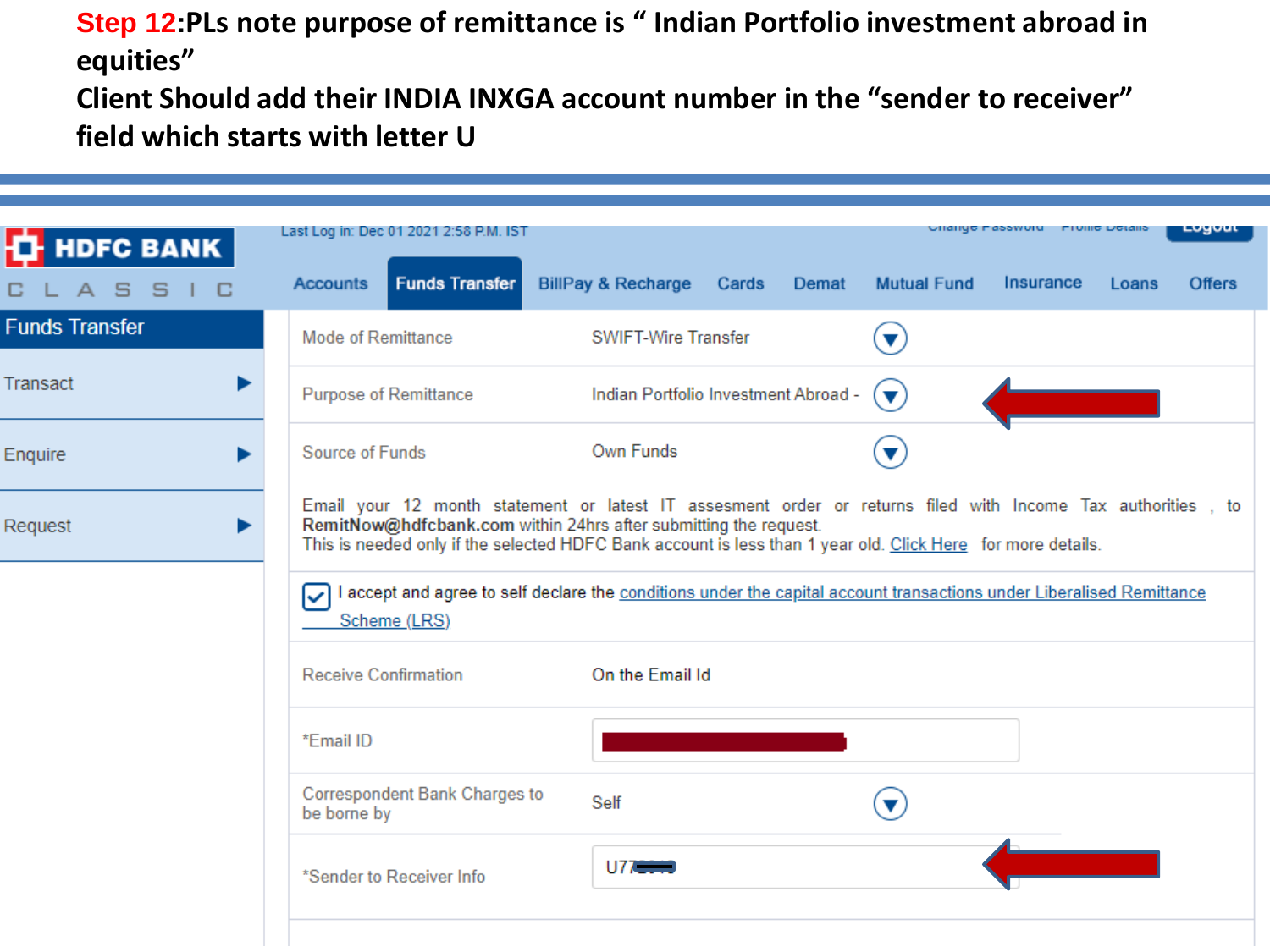**Step 13: Once process on net-banking portal completed, you will receive a declaration form on email from** [remitnow@hdfcbank.com.](mailto:remitnow@hdfcbank.com) **Client needs to fill the form (account number and date), sign and reply to the email with a scanned copy within 24hrs.** 



Thank you for Banking with us. We have received your request for the foreign outward remittance. The same shall be checked and processed subject to the same being in compliance with applicable RBI and international regulations. limits specified for remittance through NetBanking and availablity of funds in your account. We shall inform you the final status by Email latest by the end of next working day.

#### Reference Number: 202100822